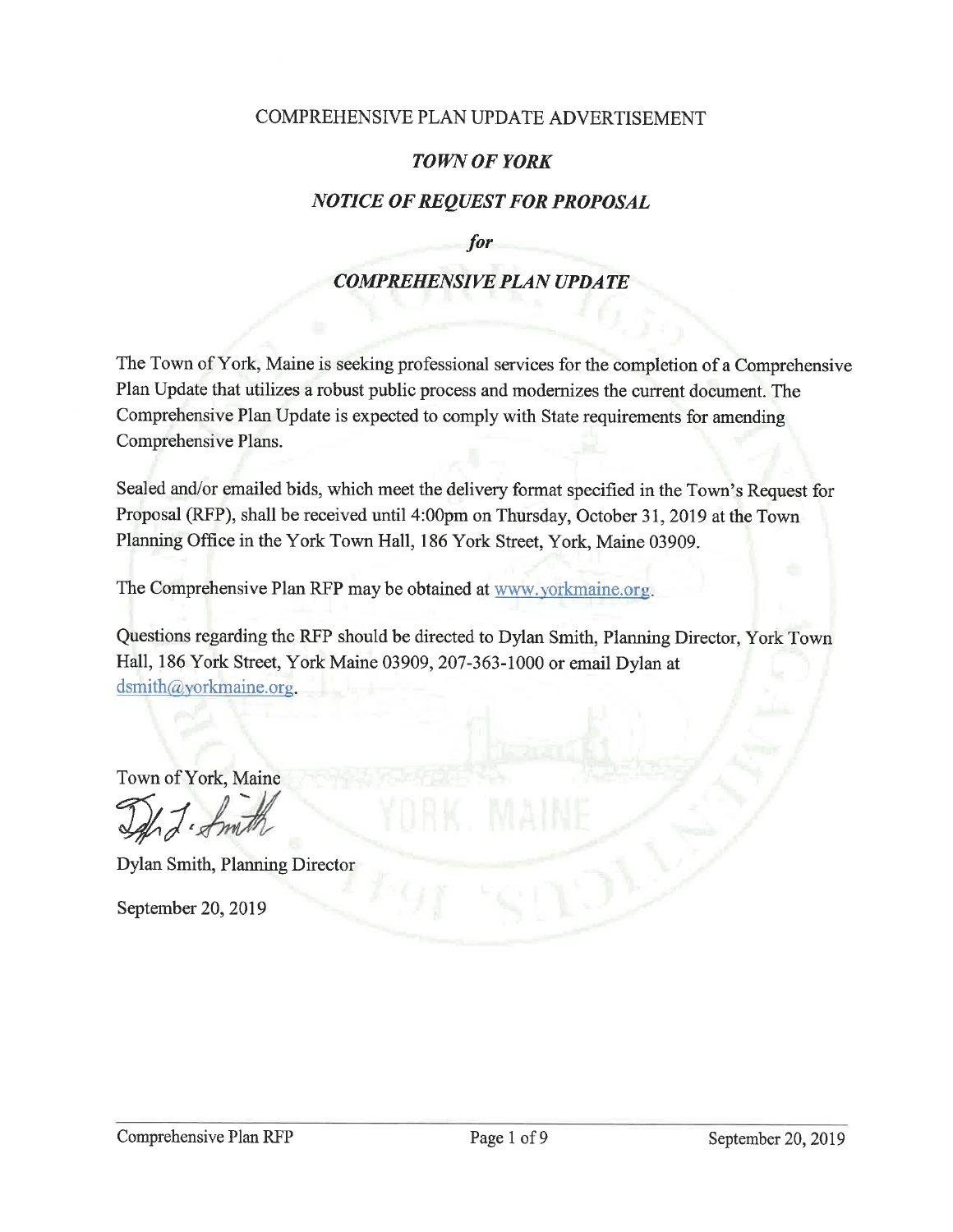#### TOWN OF YORK

#### REQUEST FOR PROPOSAL

### *Comprehensive Plan Update*

### *1. INTRODUCTION*

The Town of York, Maine (hereinafter, the "Town") seeks the services of a qualified planning consultant (hereinafter, the "Consultant") to work with and assist the Planning Board in preparing an update to the existing Comprehensive Plan (hereinafter, the "Plan"). The current Plan, although amended yearly, was adopted as a whole in 1999, and is currently not consistent with MSRA Title 30-A and Chapter 208 of the State of Maine's Comprehensive Plan Revision Criteria Rule. This update of the 1999 Comprehensive Plan would address new and future planning issues and result in a Plan consistent with the Growth Management Act of the State of Maine. The Plan will guide future growth, redevelopment, zoning changes, capital investments as well as many other land use and regional goals.

The Comprehensive Plan is the foundation for determining effective public policy, master planning, and land use decisions now and in the future. It provides an ongoing framework for informed and directed development and decision making. The Plan shall include goals, objectives, and strategies utilizing maps, graphs, and other imagery tools to analyze, assess, and recommend best practices for values-based planning, economic development, environmental protection, housing, infrastructure, and other improvements. The overall objective of the Plan is to reflect and respond to priorities, values, and requirements of York's residents while safeguarding the Town's history and sense of place.

# *2. PROJECT AREA*

The Town of York is an attractive southern Maine coastal community with a population near 13,000 residents which encompasses 54.67 square miles of land area plus 77.11 square miles consisting of water. York's small town character and historic charm is enhanced by many natural resources including miles of rocky coastline, four beaches (Cape Neddick, Short Sands, Long Sands and York Harbor), a well protected harbor, two large rivers (Cape Neddick and York River) and a mountain (Mount Agamenticus) with an elevation of 652 feet.

YORK, MAINE

These many attributes and its convenient location to major metropolitan areas (Portsmouth, NH and Boston, MA to the South and Portland, ME to the North) make York a desirable place to live, work and play.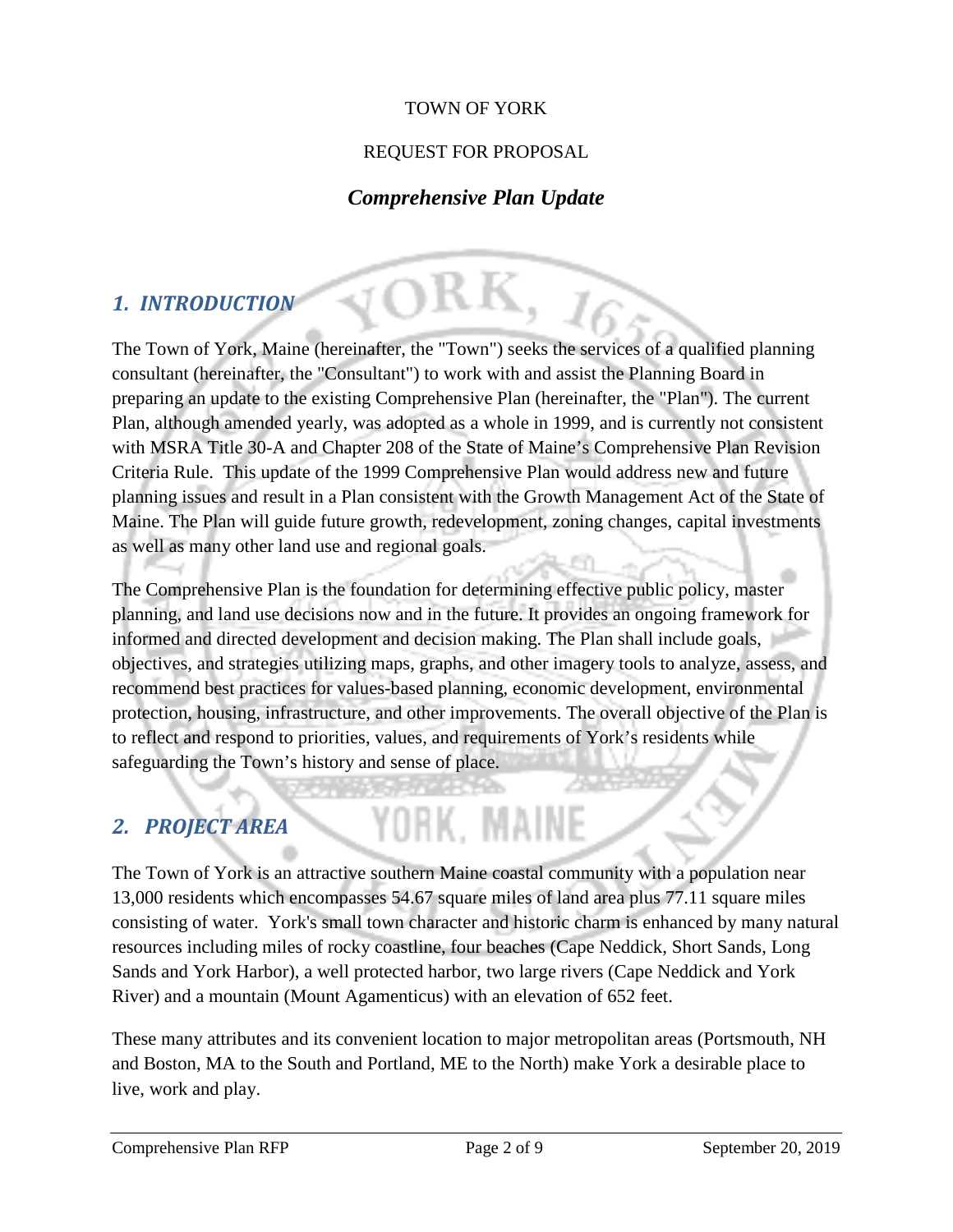York is one town away from being the southernmost point of entry to Maine, but it is considered as the southernmost gateway for access to Maine's coastal beaches. It is bisected by both Interstate 95 and US Route 1.

York's colonization dates back to early European settlements in the1600's, and York boasts some of the oldest and most historic architecture and sites in the state of Maine and New England, if not the entire country. York is not only home to well-preserved historic development and sensitive natural areas, but also to trendy shops, restaurants, and unique, distinctive village centers.

York is organized by Home Rule Charter whereby the legislative body is a Town Meeting consisting of registered voters who are qualified to vote in state and local elections. The type of government provided by the Charter is a Selectmen/Town Manager/Town Meeting by secret ballot vote form. The Town consists of an elected seven member (two alternates) Budget Committee, seven member (two alternates) appointed Board of Appeals, and an appointed seven member (two alternates) Planning Board that recommends ordinance and code amendments to the five-member elected Board of Selectmen for placement on the ballot. A number of advisory committees, including the Bike Pedestrian Committee, York Village Revitalization Committee, Parks and Recreation Committee, Conservation Commission, Historic District Commission, Harbor Board and many others are established, active, and motivated to update the Comprehensive Plan. Town staff in the Planning Office/Department includes a Planning Director, part time Land Use Technician and GIS/IT Director.

# *3. PROJECT BUDGET*

The Town of York has allocated a maximum of \$200,000 to update the Comprehensive Plan. All Proposers shall provide a fixed price fee, as a "not to exceed" quotation for the total project.

### *4. PROPOSAL SUBMISSION EXPECTATIONS*

Complete Comprehensive Plan Update proposals, including those emailed to Dylan Smith at [dsmith@yorkmaine.org](mailto:dsmith@yorkmaine.org) must be received at the York Town Hall, 186 York Street, York Maine 03909, by 4:00pm on Thursday, October 31, 2019.

The Proposal must be signed by the Proposer with their full name and address and include a pdf submission in the sealed envelope. Any Proposal received after the deadline stated above may not be considered.

Each Consultant is required to state in the Proposal:

- Its company name, principal officer's names, mailing address, and telephone number;
- The name, telephone number, and email address for its Contact Person;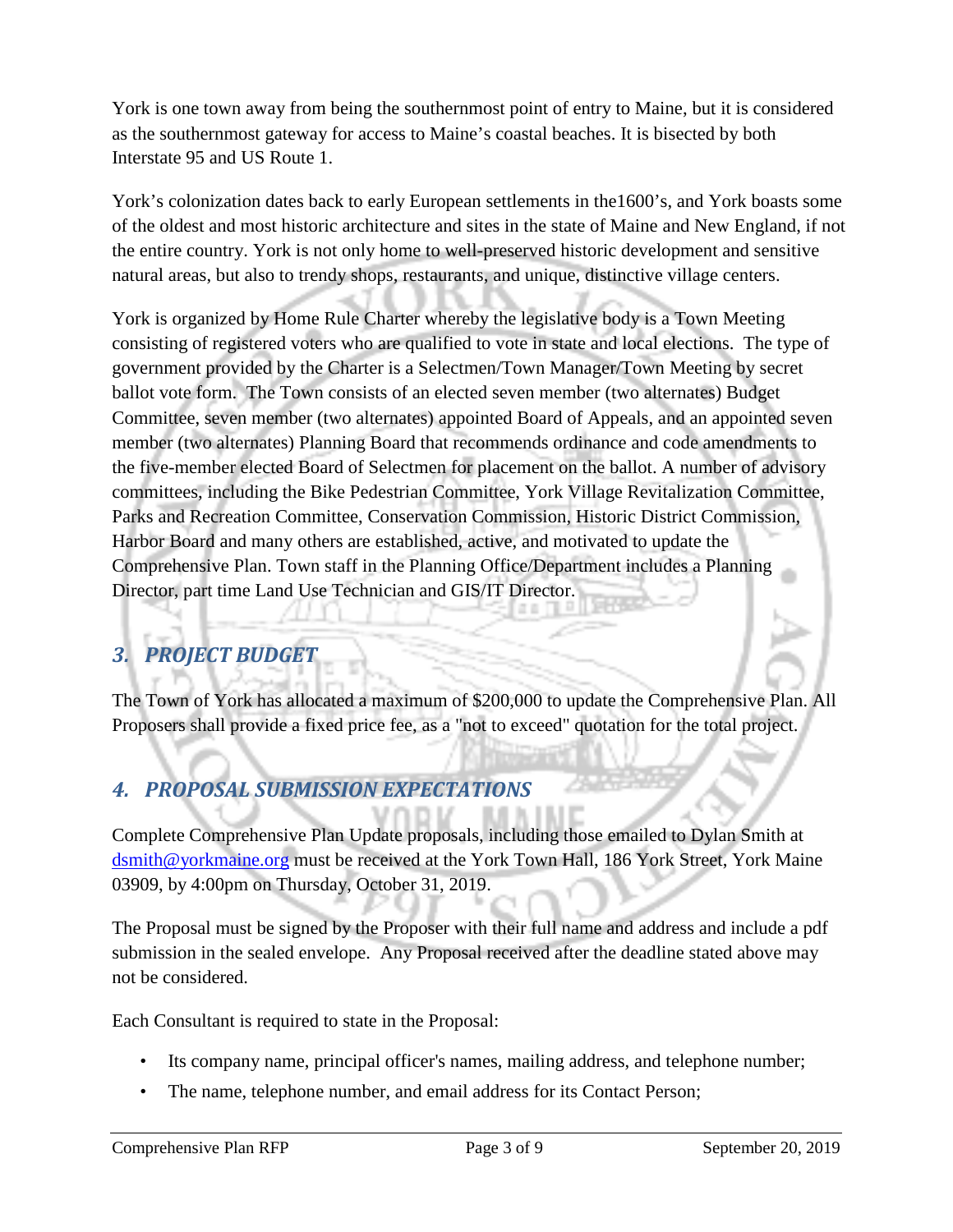- The names, titles, mailing address, and telephone numbers for all subcontractors that will be used on this project; and
- A statement that no person acting for or employed by the Town of York is directly or indirectly related to the proposer or to any agreement which may be entered into to which the Proposal relates or in any portion of the profits here from.

The Proposer must submit one pdf and six hard copies of its Proposal.

Before commencing work under the Town Services Agreement, the successful Consultant shall produce evidence satisfactory to the Town that it and its subcontractor consultants, if any, have secured public liability, automobile, and workers' compensation insurance coverage.

Questions regarding this Request for Proposal should be directed to Dylan Smith, Planning Director, by phone 207-363-1000, email [dsmith@yorkmaine.org](mailto:dsmith@yorkmaine.org) or mail to York Town Hall, 186 York Street, York Maine 03909.

# *5. SCOPE OF SERVICES*

The Consultant will conduct the following minimum tasks. The Town strongly encourages proposers to expand on these tasks, to provide detail on how they are to be accomplished, to recommend which tasks require greater emphasis, and to suggest additional tasks not identified as Ti in this RFP that may be necessary or beneficial.

#### *Project Status Meetings.*

The Consultant is expected to meet regularly with staff and the Comprehensive Plan Committee (CPC) appointed by the Planning Board to discuss project progress and direction.

### *Meetings with the CPC, Staff, Planning Board and Board of Selectmen*.

The Consultant will meet with the CPC to provide progress updates and obtain further direction. In addition, the Consultant will solicit input and feedback from the Planning Board, Board of Selectmen, Town Staff, other Boards and Committees, and representatives from the State of Maine as appropriate. The Consultant will provide interim reports, presentations, and updates to each as required and appropriate; attend the Plan's formal Planning Board Hearings; and support placement on the ballot by the Board of Selectmen.

### *Public Engagement and Communications.*

Public participation is essential to this planning effort and must include an outreach and public participation process designed to engage the public and specific stakeholders in visioning the future of the Town. Significant public input will be required throughout the process. It is anticipated that a number of public meetings and visioning sessions will be held in order to seek opinions and views of the public at large, report on progress as the Plan develops, solicit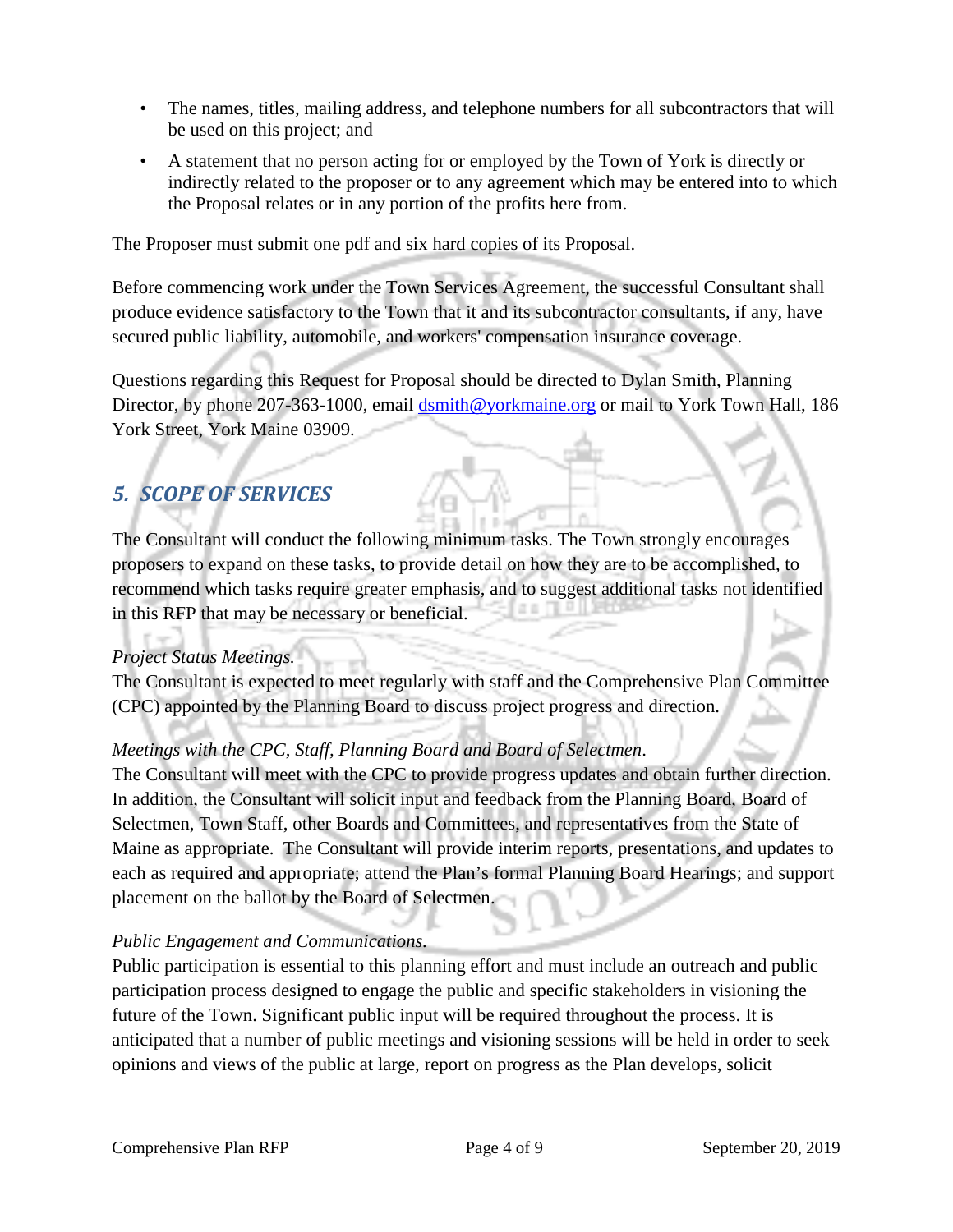comments on specific ideas or concepts, and identify problems or barriers that must be acknowledged and overcome.

Public involvement in the planning process and acceptance of the final Plan is critical to the success of this effort, and respondents shall explain, highlight and detail their approach and plan for public participation in their responses.

*Comprehensive Plan Development.* The Consultant will serve as the primary drafter of the Plan and shall update research and develop materials for the Comprehensive Plan, including but not limited to:

- A baseline review of existing information and relevant background, including but not limited to the existing Comprehensive Plan and all its chapters and volumes, the Cape Neddick River Watershed Plan, Town of York Bicycle and Pedestrian Master Plan, York Village Master Plan, etc., existing codes and policies, demographic and census data, and other information relevant to the required Plan elements.
- An existing condition inventory and projected needs analysis, including a population analysis, existing land use and capital facilities (water, sewer, transportation, recreation, open space) assessment, and residential/commercial growth patterns; and a projection of York's population and housing trends to 2040.
- An inventory and assessment of issues and opportunities based on work with staff, CPC committee, and the public participation process.
- A vision and vision statement for York that will serve as a focal point for goals, policy and strategy decisions.
- Goals, policies, and strategies to guide the Town of York for the next decade and beyond. Areas that will need specific attention are:
	- ~ Climate Change and Vulnerability
	- $\sim$  Sustainability
	- ~ Business Development
	- ~ Affordable and Workforce Affordable Housing
	- ~ Natural Resource Protection
	- $\sim$  Village(s) Revitalization
	- ~ Transportation Congestion Management- including multi-modal opportunities
- A new Comprehensive Plan for Planning Board approval and Town adoption. The Plan shall include updated existing chapters, new chapters, and GIS maps compliant and consistent with MSRA Title 30-A and Chapter 208 of the State of Maine's Comprehensive Plan Revision Criteria Rules. This process may include revisions prior to final adoption. The Consultant will assess how consistency with state statute might support or hinder the proposed goals and policies for the Town.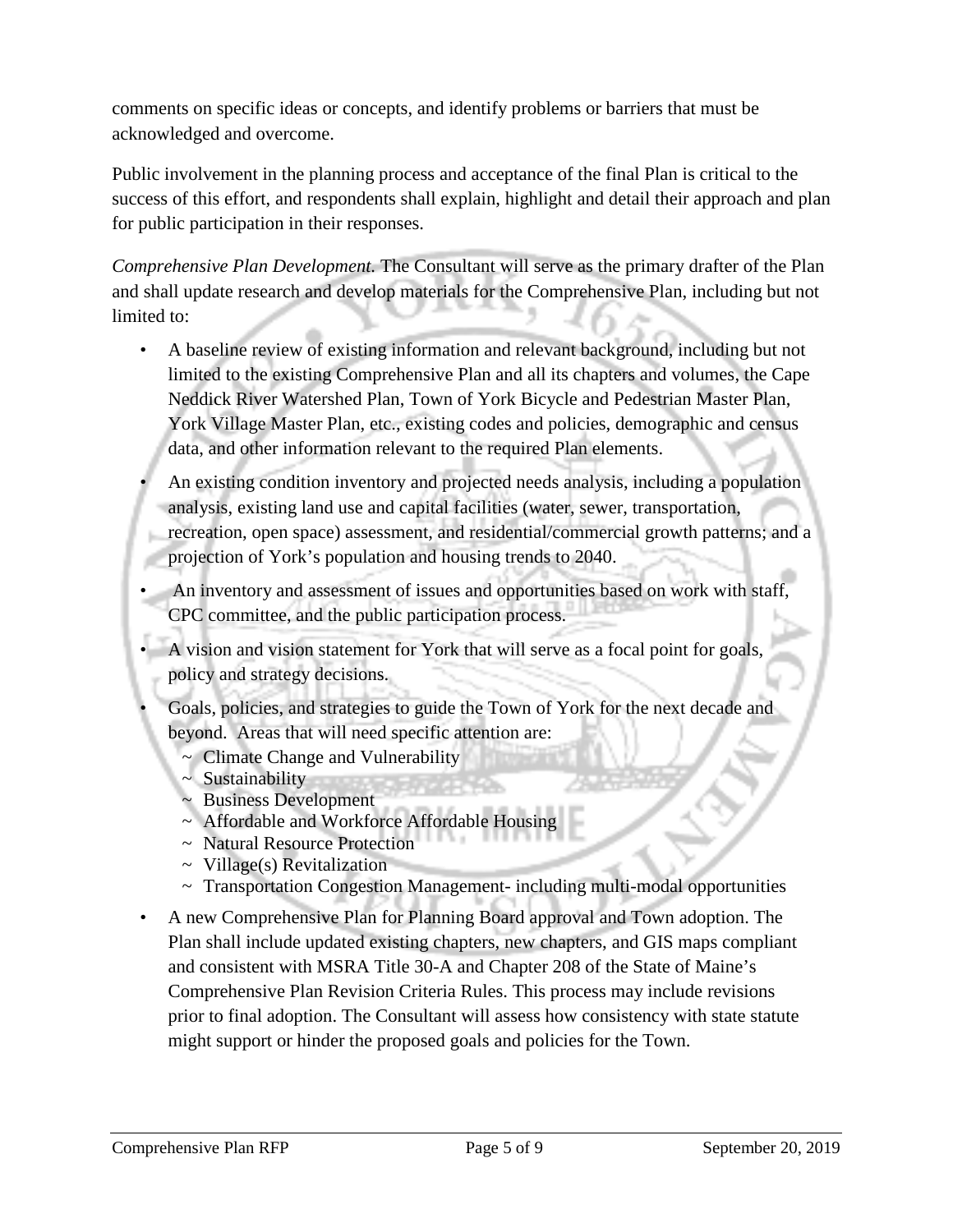In addition to general elements described above, the draft Plan will include specific areas of concern, including:

- A strategic plan for the future of York, complete with goals, objectives, public input mechanisms and results, and implementation strategies for the 2022 Comprehensive Plan.
- Incorporation and reference to plans and studies recently completed or currently underway, or as identified in the current Comprehensive Plan.
- Other specific areas of concern such as, but not limited to, economic development, climate change vulnerability and resiliency etc.

The Consultant will provide digital, editable, and printable copies of all final documents including reports, maps, and the final Plan. Mapping should be provided in a form compatible with the Town's GIS. An adequate number of hard copies of maps (scale to be agreed upon) and drafts of final documents should be provided to facilitate review and support by the Planning Board, staff, and CPC.

# *6. PROJECT MANAGEMENT AND RESPONSIBILITIES*

The Consultant will be responsible for working closely with the CPC and town staff. The Town Planning Director will be the Project Director and will serve as primary contact and coordinator between the Town, the CPC, and the Consultant. Other town staff will be available as possible.

The CPC will serve as an oversight committee for this project. It will guide, evaluate, and approve the direction and completion of the Plan. This committee will recommend the final Plan to the Planning Board for approval and for the Board of Selectmen to place on the Ballot.

Town staff will:

- Be available for interviews or to assist in research activity
- Provide any and all existing documentation to the Consultant as requested, within reasonable expectations and costs;
- Assist with human and technical resources as needed to facilitate timely progress;
- Provide and distribute minutes for all CPC meetings;
- Schedule, coordinate, and make necessary arrangements for other Plan-related meetings.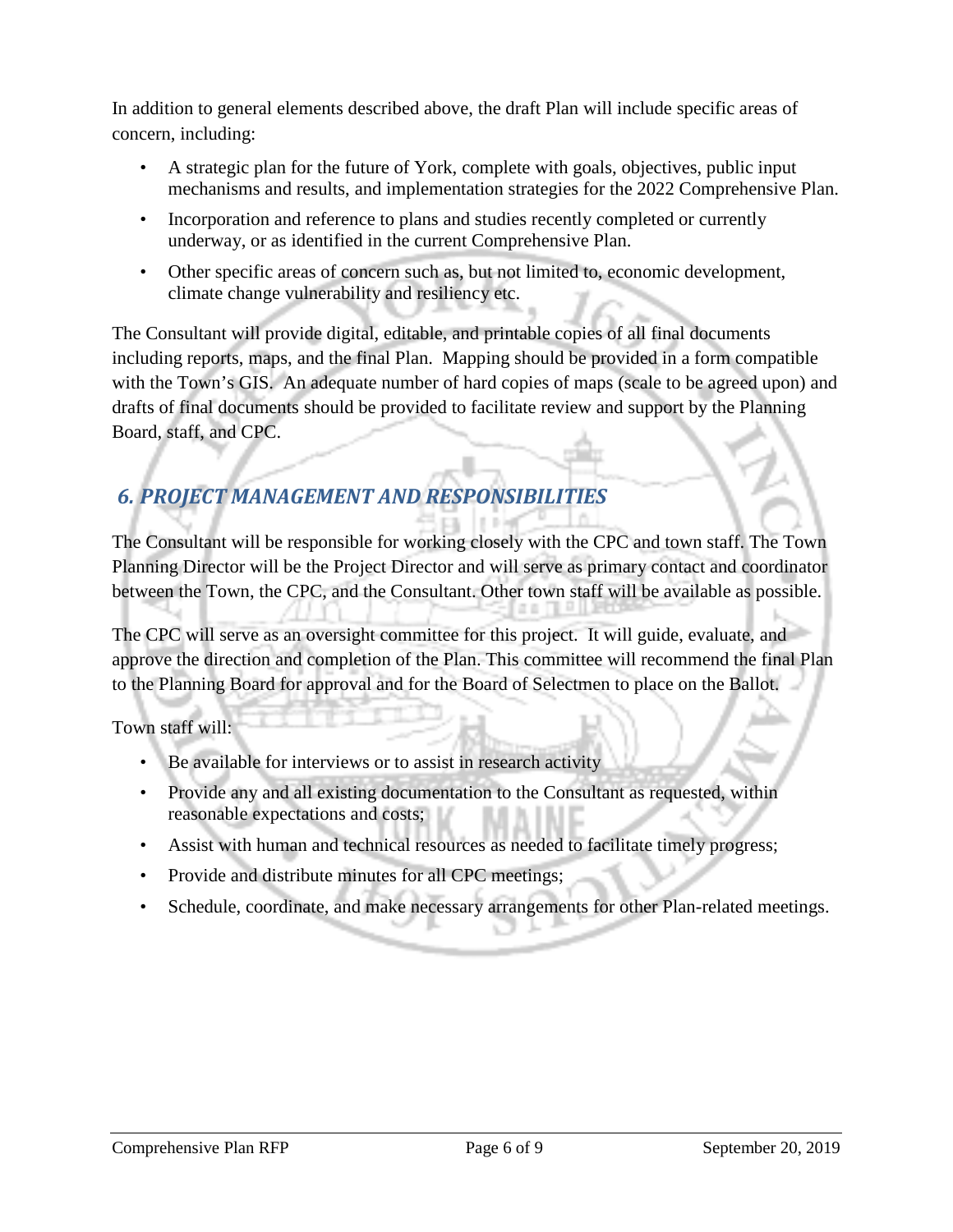### *7. SCHEDULE*

| Receive Proposals from Consultants October 31, 2019 |  |
|-----------------------------------------------------|--|
| Determine Short List of Consultants November, 2019  |  |
|                                                     |  |
| to Board of Selectmen for Approval                  |  |
|                                                     |  |
|                                                     |  |
|                                                     |  |

Respondents shall provide a proposed project schedule that may be subject to modifications during negotiation of the contract. It is expected that completion of the project and delivery of the Comprehensive Plan should take no longer than 2.5 years

### *8. PROPOSAL SUBMISSION REQUIREMENTS*

All services to be furnished to the Town shall be performed with equipment, methods, and use of personnel in accordance with pertinent professional standards and with the Occupational and Safety and Health Act requirements of the State of Maine and the United States.

Consultants' response to this RFP must include a detailed, step-by-step description of the methodology intended for use in performing the scope of work as defined. This description shall include:

- A. Cover Letter: Briefly describe the firm, its history, size, and its areas of expertise;
- B. Project Description and Scope of Services: Describe in detail your understanding of the project, the services your firm will provide and the methodology that you will use, specifically addressing how the points outlined in the scope of work will be met;
- C. Statement of Qualifications (SOQ): Include the following information:
	- 1) Resumes of key personnel including who will be the project lead/manager, who will participate in the project including educational background and employment history, not to exceed two pages per person;
	- 2) Past Experience with similar projects for other clients, particularly in Maine, for the past five (5) years with references, contact names, and telephone numbers;
	- 3) Example of Work: One (1) complete copy of the final report from the project your firm has completed within the past five (5) years that is most similar to this project; ideally a Plan that has been found consistent with MSRA Title 30-A and Chapter 208 of the State of Maine's Comprehensive Plan Revision Criteria Rule.
	- 4) Statement of Availability and location of key personnel to work on the York assignment;
- D. Project Task and Schedule Matrix: Provide a high-level matrix/spreadsheet that identifies: major project tasks and milestones; estimated date for completing each task; personnel and their hours planned for each task; total number of hours for each task.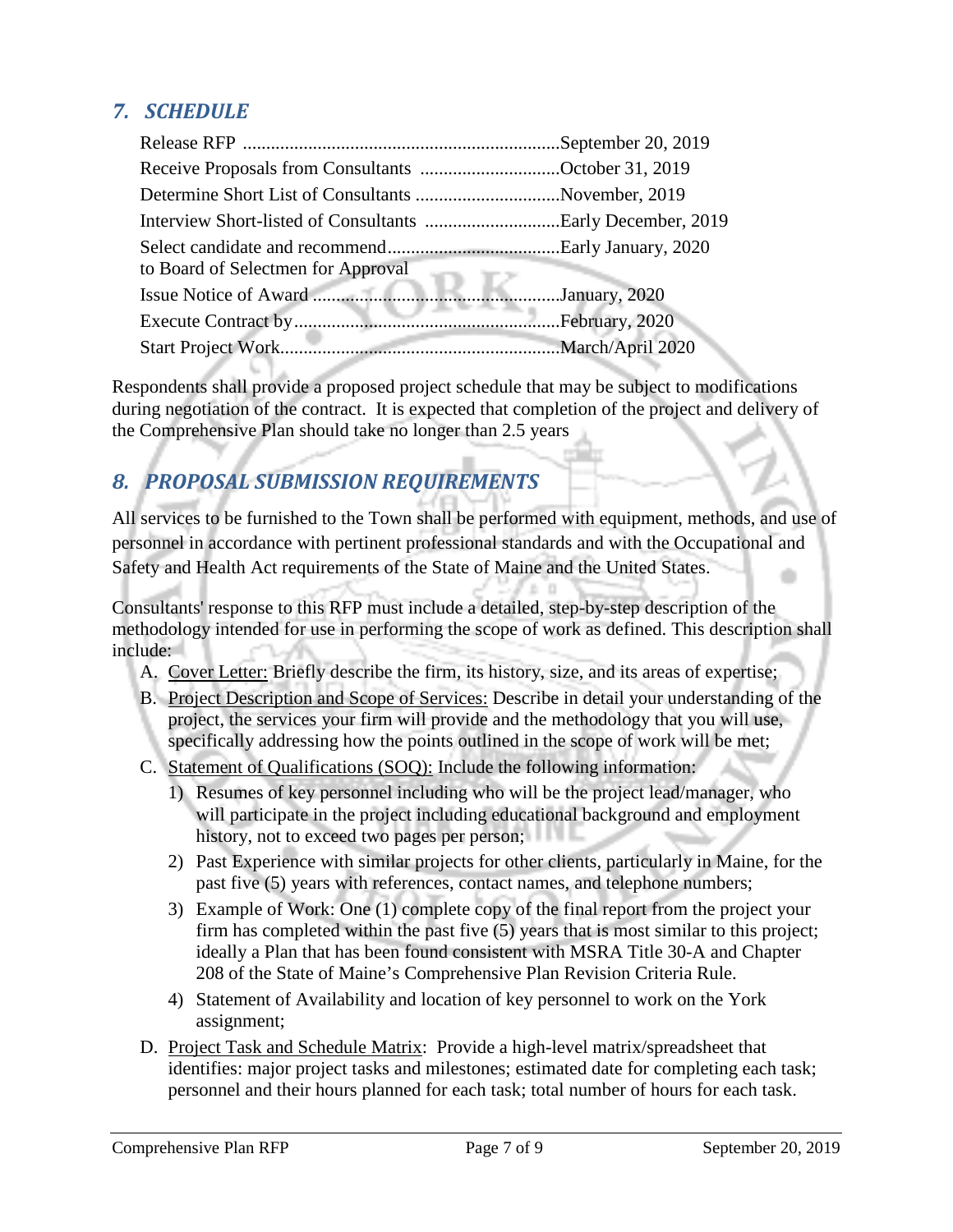### *9. SELECTION CRITERIA*

The Consultant shall address the proposed scope of services, including their approach, personnel who will do the work, in-house technical review capabilities, and ability to meet the project schedule.

The Proposal shall discuss in sufficient detail the steps that the Consultant will take to arrive at the desired results. The discussion shall be important for the selection process. The Town reserves the right to solicit additional information from the Consultant or their references. Each responding Consultant will be ranked according to their proposal, qualifications based on experience, results, and other information furnished.

The Planning Board will use the following criteria to make a recommendation to the Board of Selectmen for award of the contract:

- A successful record in completing similar projects.
- The quality and depth of the consultant team's applicable experience and expertise, especially with similar projects.
- Resumes of the personnel who will be assigned to this project, including relevant experience.
- The proposed approach to soliciting meaningful public input as documented in the submitted public participation plan.
- The timeliness of the proposed schedule and the ability of the consultant team to complete the work as scheduled based on current and projected workload.
- A reasonable and competitive fee.
- The quality of oral presentation, and of submitted example products.
- The quality of references.
- Other applicable factors as the Town determines necessary or appropriate.

# *10. ACCEPTANCE/REJECTION*

The Town reserves the right to waive any informalities in Proposals, to accept any Proposal, and to reject any or all Proposals, should it be deemed in the best interest of the Town to do so.

A Proposal may be held by the Town for a period not to exceed thirty (30) days from the date of the opening of Proposals for the purpose of reviewing the Proposal and investigating the qualifications of the Proposer prior to the award of a contract.